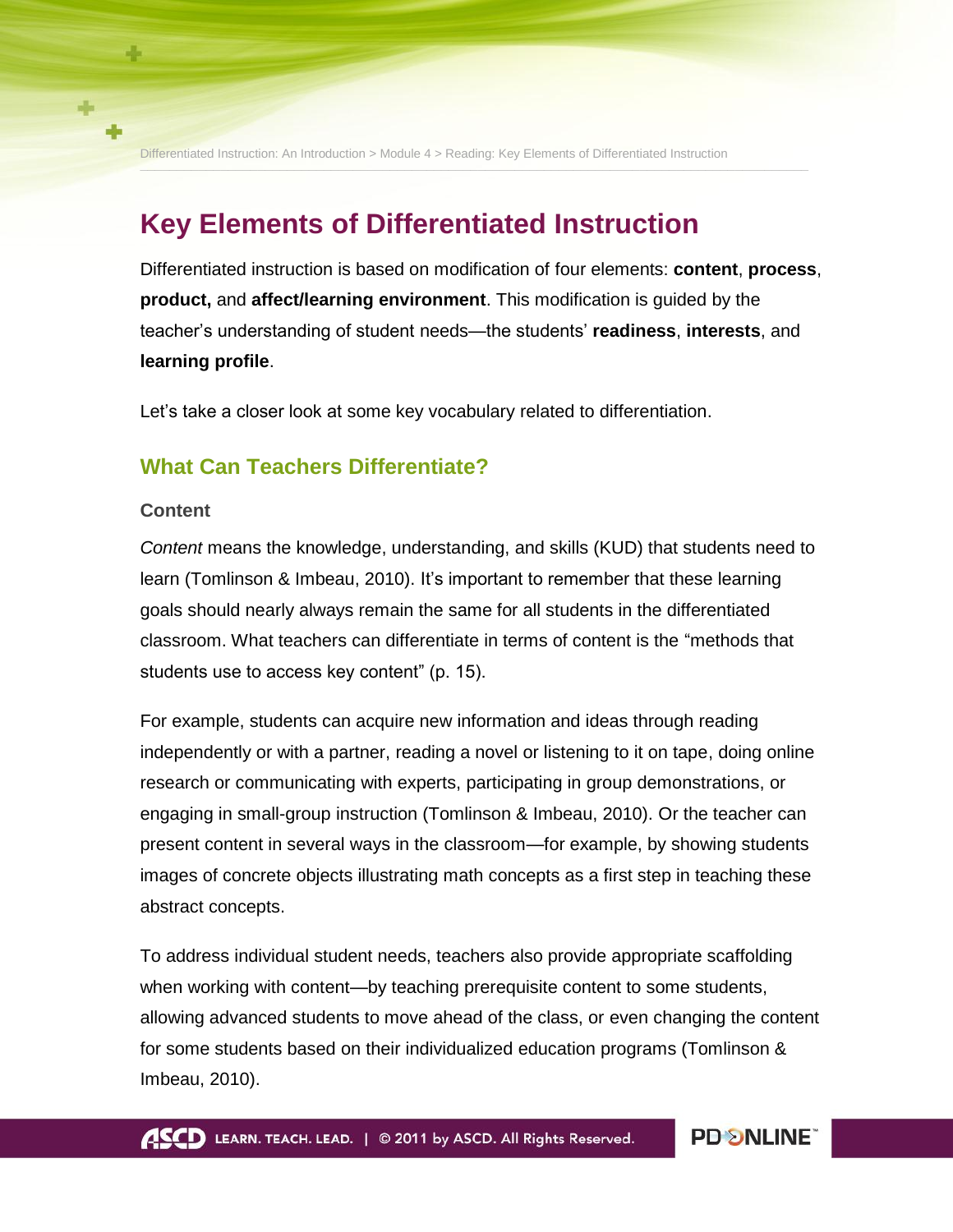### **Process**

45

Tomlinson and Imbeau (2010) define *process* as "how students come to understand and make sense of the content" (p. 15). By differentiating process, they understand creating sense-making activities that help students "own" the content—by allowing them to "see how it makes sense, and realize how it is useful in the world outside the classroom" (p. 15).

Differentiating process is all about practice based on the content. This involves students trying to figure things out, asking questions, and making mistakes. At this stage, says Carol Ann Tomlinson, "Almost always students will need to work at different speeds, with different kinds of support, in different groupings, and in different modes. And that"s a very important stage because this really is the point where learning happens with kids."

#### **Product**

*Products* are ways for students to "demonstrate what they have come to know, understand, and be able to do after an extended period of learning" (Tomlinson & Imbeau, 2010, p. 15). According to Carol Ann Tomlinson, "a synonym for a product is an authentic assessment," which gives teachers fertile ground for differentiation. "Students can propose the way they"d like to show us something, or we might offer them two choices—with the notion that they can make a deal with us to do the third one," she says.

Even multiple-choice or true/false tests can be differentiated, says Tomlinson: "I am seeing some districts do an interesting thing, especially where they have a lot of second language learners: They"ll have the regular version of the test, and then one that one district called "the plain-English version." It"s exactly the same thing, but they write it in a more streamlined way—simpler vocabulary, more white space. Kids still have to understand and be able to work with the same things; they"ve just made the format of it more accessible to them."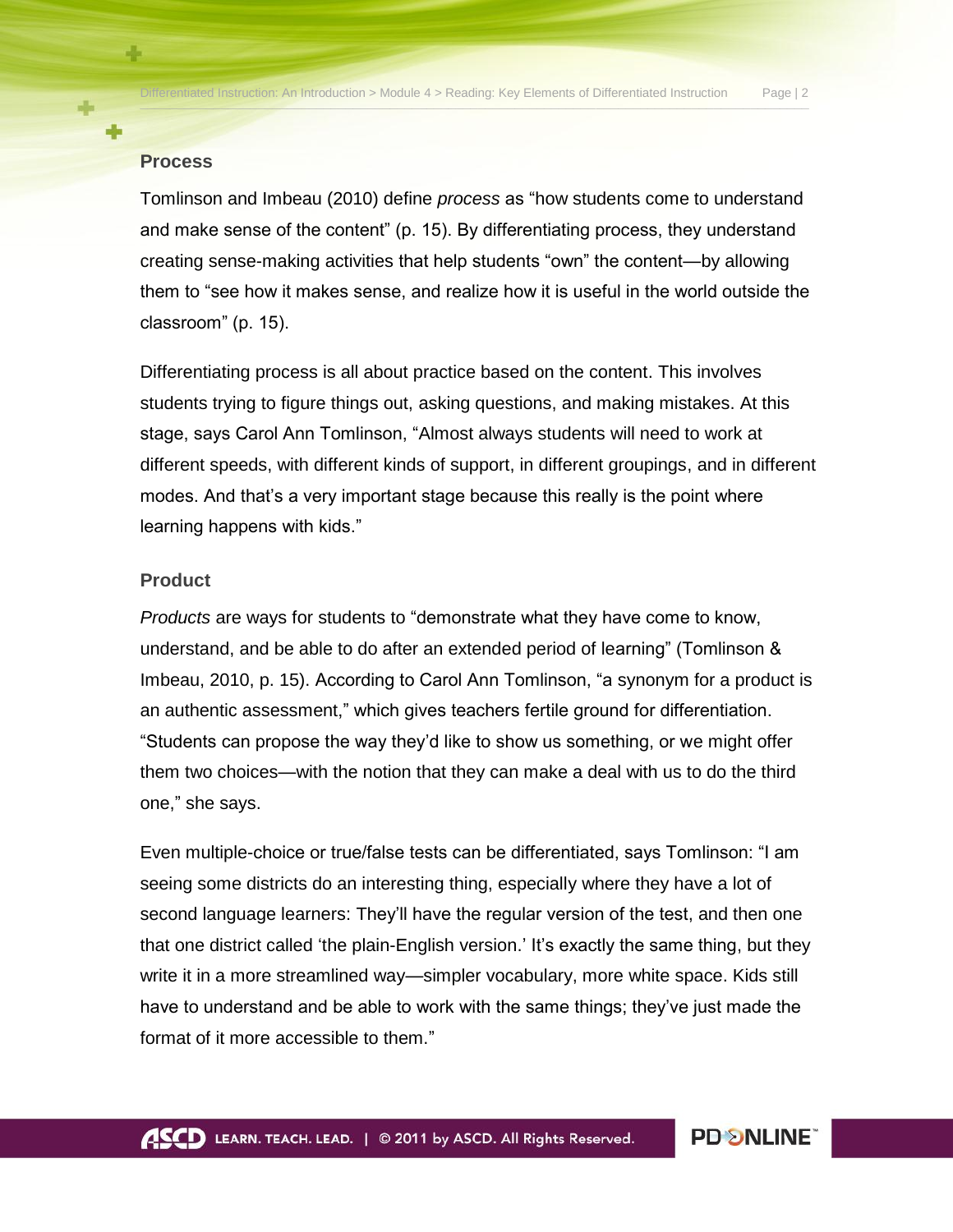*Tools for High-Quality Differentiated Instruction: An ASCD Action Tool* by Cindy Strickland (2007) includes the following suggestions for differentiating content, process, and product:

| <b>Content</b>                                                                                                                                                                                                                                                                                                                        | <b>Process</b>                                                                                                                                                                                                                                                                                                                                                                                                                                                                                                                              | <b>Product</b>                                                                                                                                                                                                                                                                                                                                                                        |
|---------------------------------------------------------------------------------------------------------------------------------------------------------------------------------------------------------------------------------------------------------------------------------------------------------------------------------------|---------------------------------------------------------------------------------------------------------------------------------------------------------------------------------------------------------------------------------------------------------------------------------------------------------------------------------------------------------------------------------------------------------------------------------------------------------------------------------------------------------------------------------------------|---------------------------------------------------------------------------------------------------------------------------------------------------------------------------------------------------------------------------------------------------------------------------------------------------------------------------------------------------------------------------------------|
| • Leveled or topical readers<br>• Books on tape<br>• Highlighted text<br>• Varied topics for research<br>• Independent study<br>options<br>• Interest centers<br>• Optional mini-lessons on<br>a specific topic or skill<br>• Compacting the<br>curriculum<br>• Online readings at varied<br>levels of difficulty<br>• Demonstrations | • Opportunity to work<br>alone, in pairs, or in small<br>groups<br>• Group roles when in small<br>groups<br>• Literature circle roles<br>• Varied journal prompts<br>• Choice of review activities<br>• Supportive technology<br>• Amount or kind of teacher<br>help available<br>• Various types of graphic<br>organizers and supporting<br>documents (vocabulary,<br>formulas, key dates, etc.)<br>• Homework options ("Do<br>this section if you need<br>more practice on" or<br>"Do this section if you feel<br>ready for a challenge") | • Product options that<br>respond to varied<br>interests or learning<br>profiles<br>• Varied timelines or check-<br>in points<br>• Varied criteria for success<br>(e.g. from novice to<br>professional)<br>• Varied audiences (in age,<br>background knowledge,<br>size, etc.)<br>• Varied roles in a<br>performance assessment<br>• Some choice of questions<br>on tests and quizzes |

*Source:* Strickland, C. (2007). *Tools for high-quality differentiated instruction: An ASCD action tool.* Alexandria, VA: ASCD. Reprinted with permission.

## **Affect/Learning Environment**

45

÷

*Affect/learning environment*—the effect of students" emotions and feelings on their learning—is another element of differentiated instruction. Our emotions and feelings, which are created by our past experiences and our reactions to current experiences, influence our self-concept, as well as motivation to learn and ability to collaborate. All these factors play a key role in the learning process.

Differentiating student affect means modifying the learning environment to meet student emotional needs. For example, "we differentiate by student affect when we have kids who need a little bit more attention to be able to stick with the task, or when

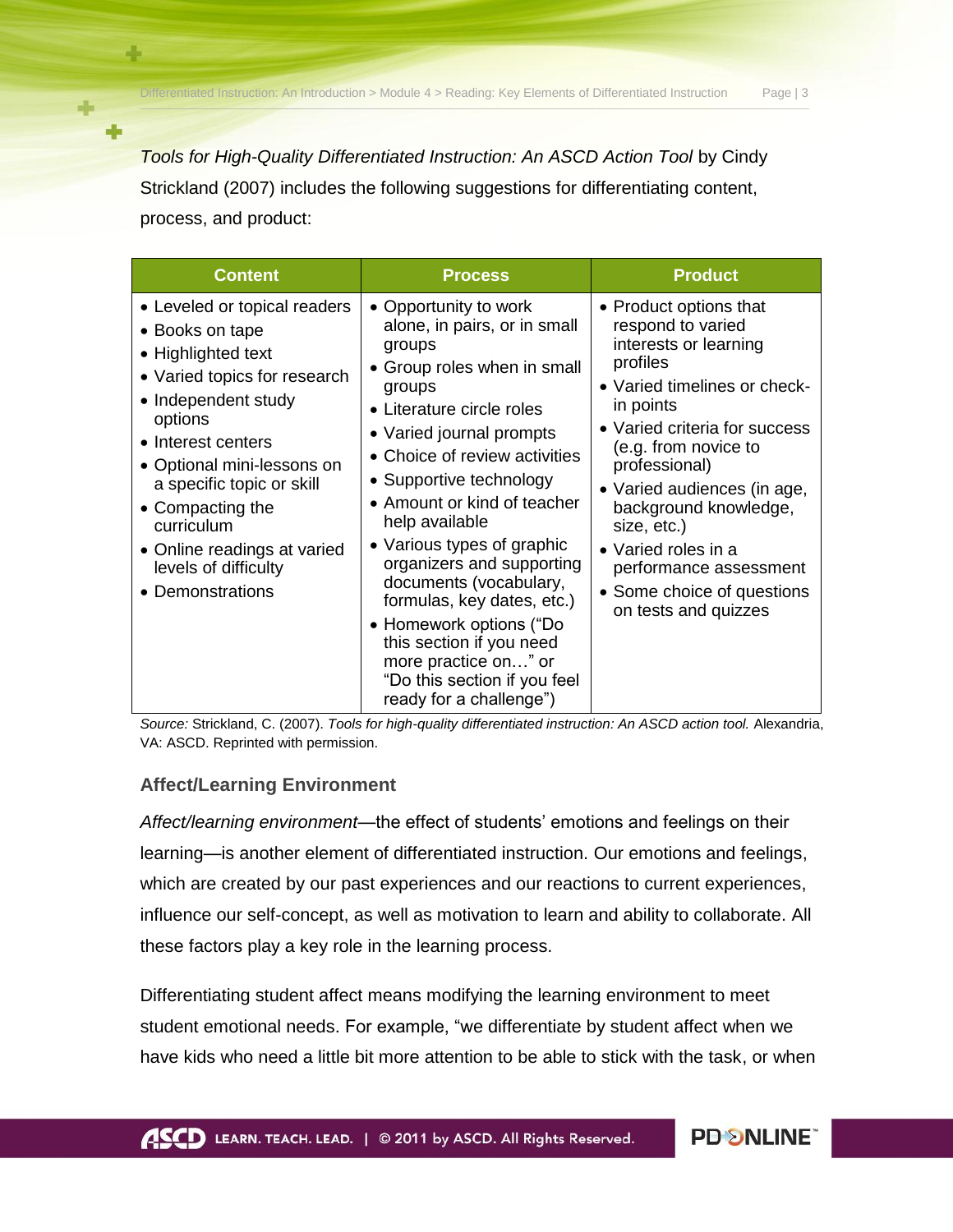**PD SNLINE** 

we understand that this kid really, really likes to have someone acknowledge that he's made a great step forward," says Tomlinson, "whereas this kid is kind of modest and would prefer really that attention not be called to him or her, but rather to the group because it"s a cultural thing that the group needs to be acknowledged."

Addressing students" affective needs should be taken into consideration when planning such aspects of instruction as respectful tasks and flexible grouping, explains Tomlinson. "We [may] have some kids who don"t work especially well in groups because they have emotional challenges, and we try to help develop groups and help them develop mechanisms for working in those groups to be successful."

For some students, modification of the learning environment is needed to ensure effective learning, says Tomlinson. "There are some kids who simply cannot sit still for an extended period of time, so we make it possible for them to move around the room more. Or we have some kids who just really can"t work with noise and so when kids are working in groups we give them ear plugs to work with," she explains.

# **How Can Teachers Differentiate?**

Content, process, product, and affect/learning environment are key elements that form classroom instruction. To effectively address student needs, teachers in differentiated classrooms strive to make these elements pliable, explains Tomlinson. What drives the modification of these elements is a teacher"s assessment of students in terms of three characteristics: readiness, interest, and learning profile.

## **By Readiness**

45

Tomlinson and Imbeau (2010) define *readiness* "a student"s current proximity to specified knowledge, understanding, and skills" (p. 16). They warn that readiness differs from *ability*; for example, high-quality teaching leads to regular changes in readiness.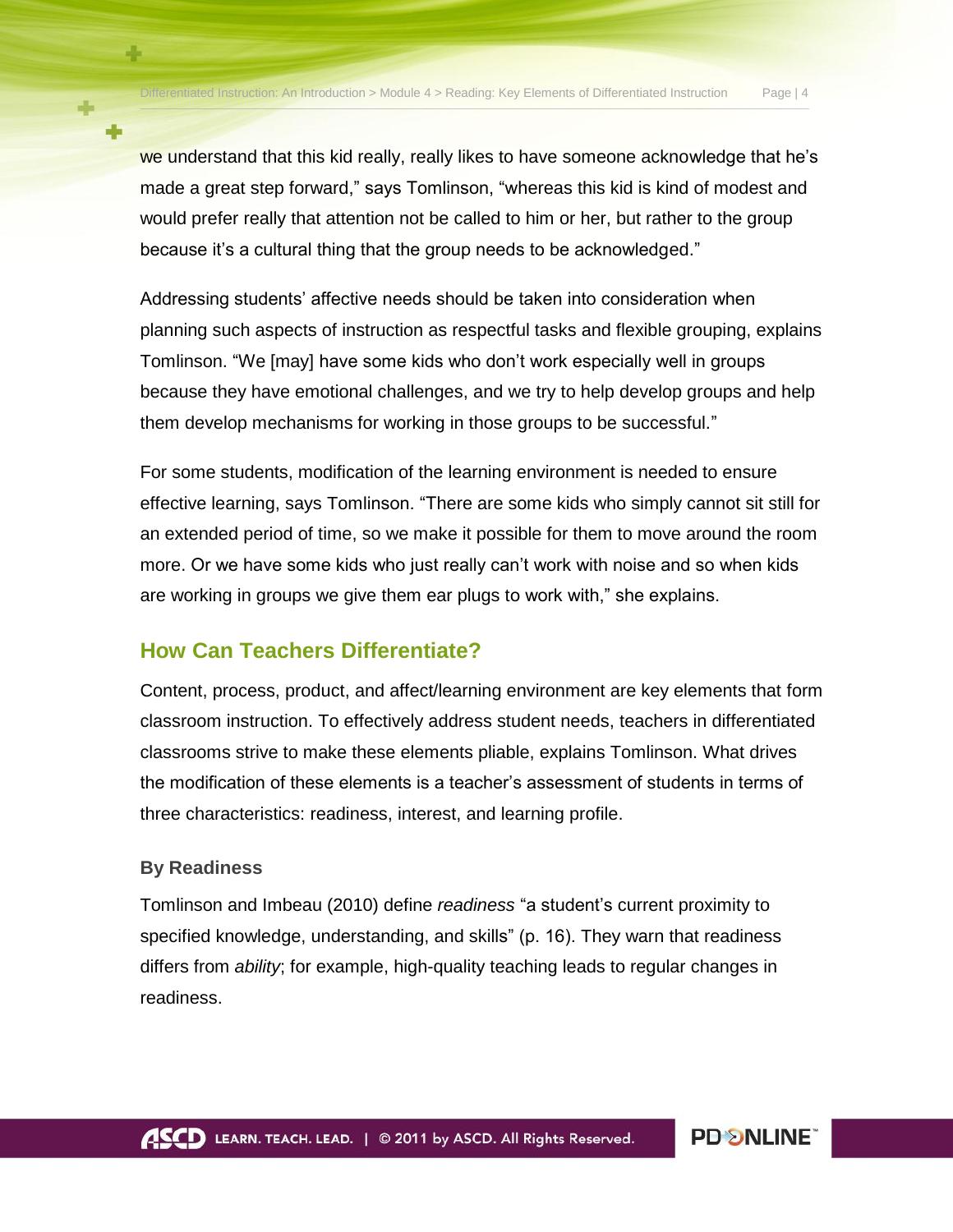The goal of readiness differentiation is to make the work a little too difficult for students at a given point in their growth—and then to provide the support they need to succeed at the new level of challenge.

### **By Interest**

45

*Interest* is defined as "that which engages the attention, curiosity, and involvement of a student" (Tomlinson & Imbeau, 2010, p. 16). When people are interested in something, their motivation to learn about it increases, enhancing learning outcomes as a result.

The goal of interest differentiation is to help students engage with new information, understanding, and skills by making connections with things they already find appealing, intriguing, relevant, and worthwhile. Such things, write Tomlinson and Imbeau, are "typically linked to a student"s strengths, cultural context, personal experiences, questions, or sense of need" (p. 17).

### **By Learning Profile**

A student's *learning profile* is "a preference for taking in, exploring, or expressing content" (Tomlinson & Imbeau, 2010, p. 17). Four factors help form a learning profile: 1) gender; 2) culture; 3) learning style, such as working solo or collaboratively, in a quiet atmosphere or when listening to music, while sitting still or moving around, in a bright or dark room; and 4) intelligence preference—verbal-linguistic, logicalmathematical, bodily-kinesthetic, interpersonal, intrapersonal, musical-rhythmic, spatial, or naturalist preference for learning or thinking (Gardner"s intelligences); or creative, analytical, and practical preference (Sternberg"s intelligences).

The goal of learning profile differentiation is to teach in the ways students learn best and to extend ways in which they can learn effectively. Many experts in a variety of fields caution against using learning styles surveys to assess students" preferred modes of learning and against assigning students to a particular learning styles category over time.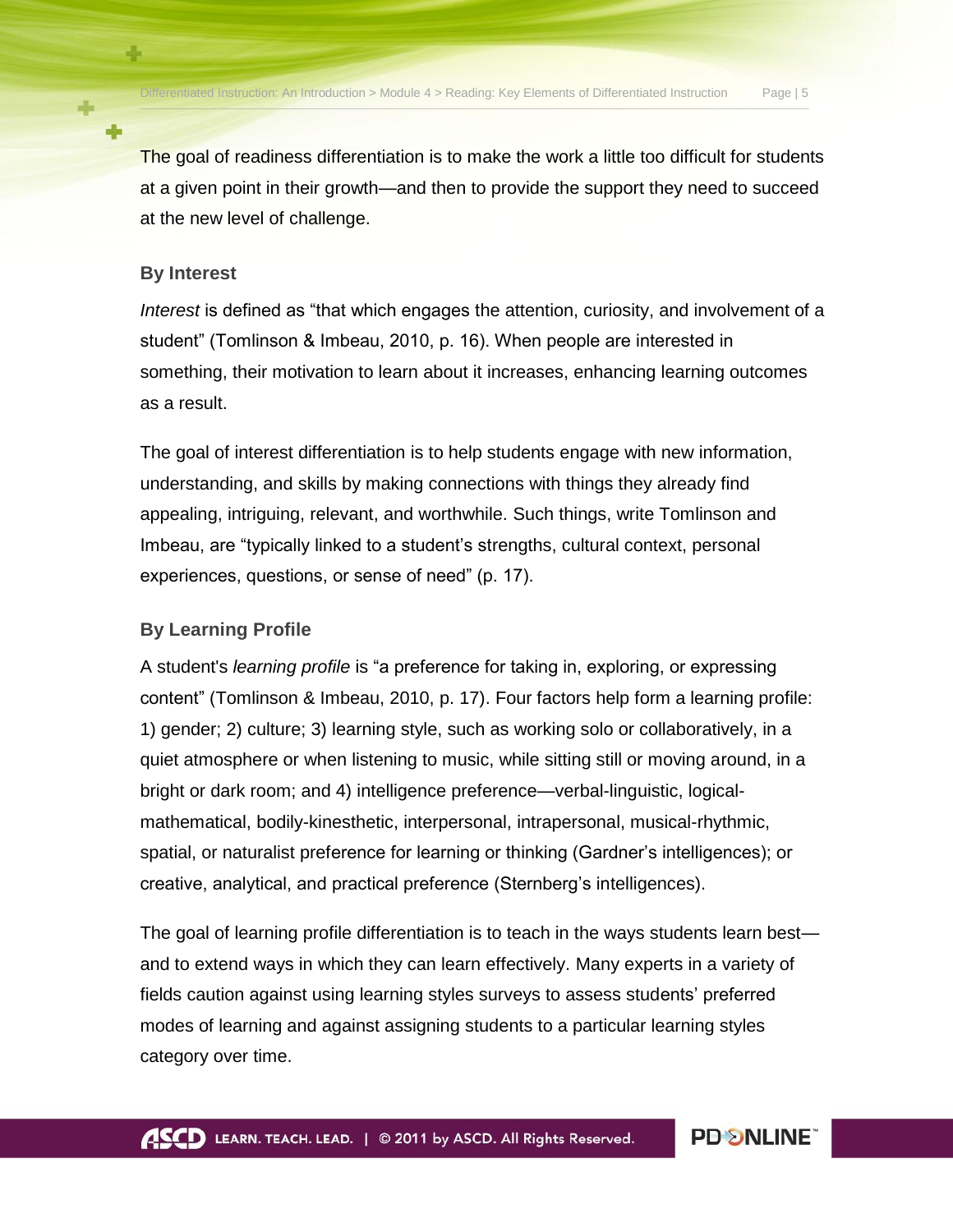Differentiated Instruction: An Introduction > Module 4 > Reading: Key Elements of Differentiated Instruction Page | 6

**PDSNLINE** 

# **Assessing Student Variance**

÷

÷

To assess for students" readiness, interest, and learning profiles, *Tools for High-Quality Differentiated Instruction: An ASCD Action Tool* by Cindy Strickland (2007), suggests looking for the following:

| <b>Readiness</b>                                                                                                                                                                                                                                                                                                                                                                                                                                                                                                                                                                                                         | <b>Interest</b>                                                                                                                                                                                                                                                | <b>Learning Profile</b>                                                                                                                                                                                                                                                                                                                                                                                                                                                                                                                                                          |
|--------------------------------------------------------------------------------------------------------------------------------------------------------------------------------------------------------------------------------------------------------------------------------------------------------------------------------------------------------------------------------------------------------------------------------------------------------------------------------------------------------------------------------------------------------------------------------------------------------------------------|----------------------------------------------------------------------------------------------------------------------------------------------------------------------------------------------------------------------------------------------------------------|----------------------------------------------------------------------------------------------------------------------------------------------------------------------------------------------------------------------------------------------------------------------------------------------------------------------------------------------------------------------------------------------------------------------------------------------------------------------------------------------------------------------------------------------------------------------------------|
| • Attitude toward school,<br>subject, or topic<br>• Experience with topic or<br>an aspect of it<br>• Knowledge,<br>understanding, and skills<br>in topic prerequisites or<br>related topics<br>• Misunderstandings about<br>topic or discipline<br>• Overgeneralizations<br>about the topic or<br>discipline<br>• Sophisticated use of<br>related vocabulary<br>• Evidence of skills in the<br>discipline<br>• Insightful connections<br>between the current topic<br>and other topics in the<br>discipline or in other<br>disciplines.<br>• General communication,<br>thinking, reasoning and<br>other pertinent skills | • Passions<br>• Hobbies<br>• Family interests or<br>pursuits<br>• Affiliations-after-school<br>clubs, extracurricular<br>activities<br>• TV viewing preferences<br>• Vacation destinations<br>• Music preferences<br>• Choice of friends<br>• Elective choices | • Learning styles: visual,<br>auditory, kinesthetic,<br>whole-to-part versus part-<br>to-whole, concrete versus<br>abstract, sequential<br>versus random, etc.<br>• Intelligence preferences<br>• Environmental<br>preferences: temperature,<br>light, availability of food<br>and drink, presence or<br>absence of background<br>music, etc.<br>• Gender- or culture-based<br>preferences: competition<br>versus collaboration,<br>emphasis on the<br>individual versus group<br>• Group orientation: work<br>alone or with others,<br>focus on peers versus<br>focus on adults |

Source: Strickland, C. (2007). *Tools for high-quality differentiated instruction: An ASCD action tool.* Alexandria, VA: ASCD. Reprinted with permission.

Effective teachers wisely ask their students questions and pay attention to what their students say and do, as well as talk to the students' parents to help them know their students as learners.